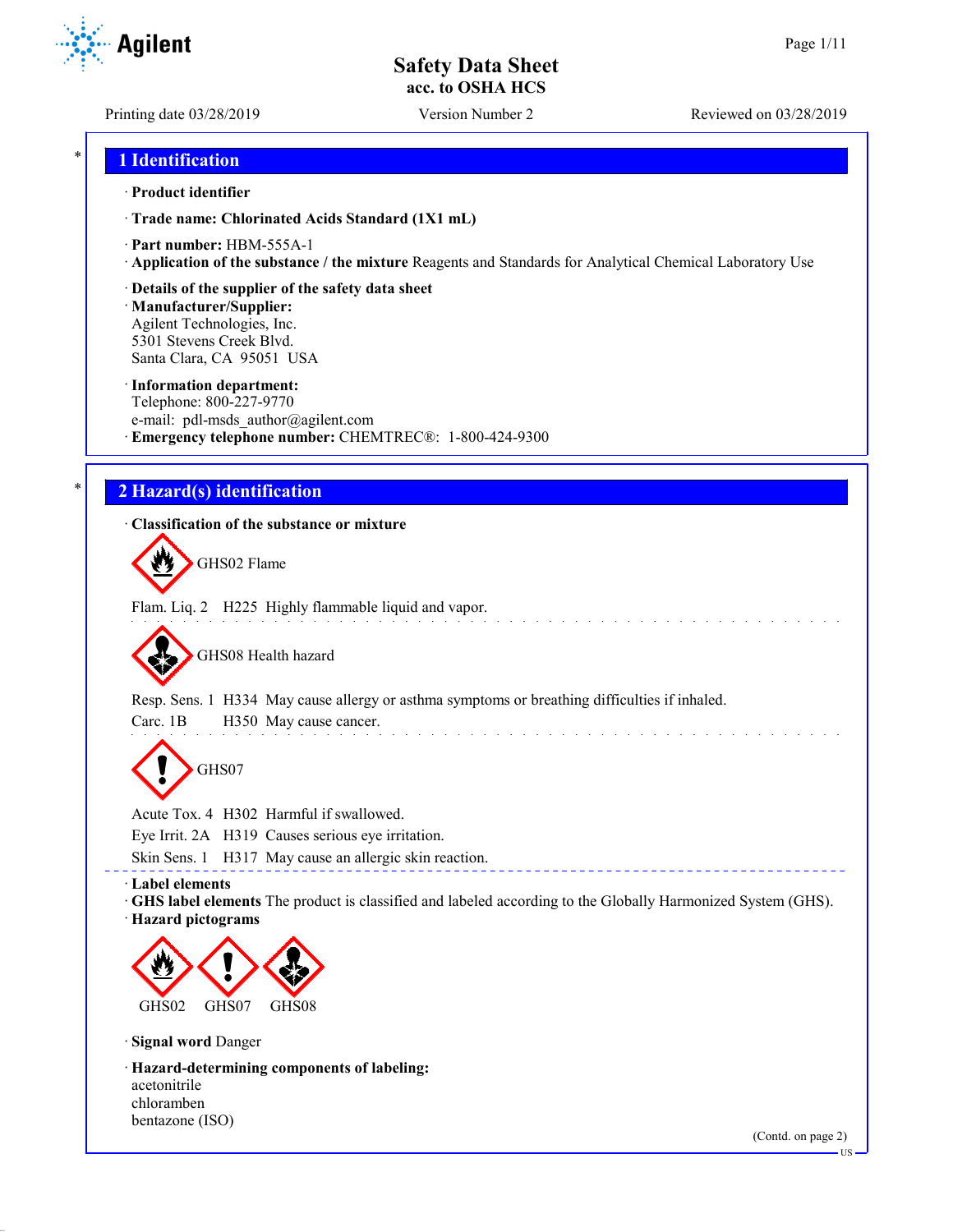Printing date 03/28/2019 Version Number 2 Reviewed on 03/28/2019

#### **Trade name: Chlorinated Acids Standard (1X1 mL)**

**Agilent** 

(Contd. of page 1) 2,4-D (ISO) · **Hazard statements** Highly flammable liquid and vapor. Harmful if swallowed. Causes serious eye irritation. May cause allergy or asthma symptoms or breathing difficulties if inhaled. May cause an allergic skin reaction. May cause cancer. · **Precautionary statements** Obtain special instructions before use. Do not handle until all safety precautions have been read and understood. Keep away from heat/sparks/open flames/hot surfaces. - No smoking. Keep container tightly closed. Ground/bond container and receiving equipment. Use explosion-proof electrical/ventilating/lighting/equipment. Use only non-sparking tools. Take precautionary measures against static discharge. Avoid breathing dust/fume/gas/mist/vapors/spray Wash thoroughly after handling. Do not eat, drink or smoke when using this product. Contaminated work clothing must not be allowed out of the workplace. Wear protective gloves/protective clothing/eye protection/face protection. [In case of inadequate ventilation] wear respiratory protection. If swallowed: Call a poison center/doctor if you feel unwell. Rinse mouth. If on skin (or hair): Take off immediately all contaminated clothing. Rinse skin with water/shower. If inhaled: If breathing is difficult, remove person to fresh air and keep comfortable for breathing. If in eyes: Rinse cautiously with water for several minutes. Remove contact lenses, if present and easy to do. Continue rinsing. IF exposed or concerned: Get medical advice/attention. Specific treatment (see on this label). If skin irritation or rash occurs: Get medical advice/attention. If eye irritation persists: Get medical advice/attention. If experiencing respiratory symptoms: Call a poison center/doctor. Wash contaminated clothing before reuse. In case of fire: Use for extinction: CO2, powder or water spray. Store in a well-ventilated place. Keep cool. Store locked up. Dispose of contents/container in accordance with local/regional/national/international regulations. · **Classification system:** · **NFPA ratings (scale 0 - 4)** 2 3  $\overline{0}$  $Health = 2$ Fire  $= 3$ Reactivity  $= 0$ · **HMIS-ratings (scale 0 - 4) HEALTH**  FIRE REACTIVITY  $\boxed{0}$  Reactivity = 0  $\frac{12}{2}$  Health = \*2  $3$  Fire = 3

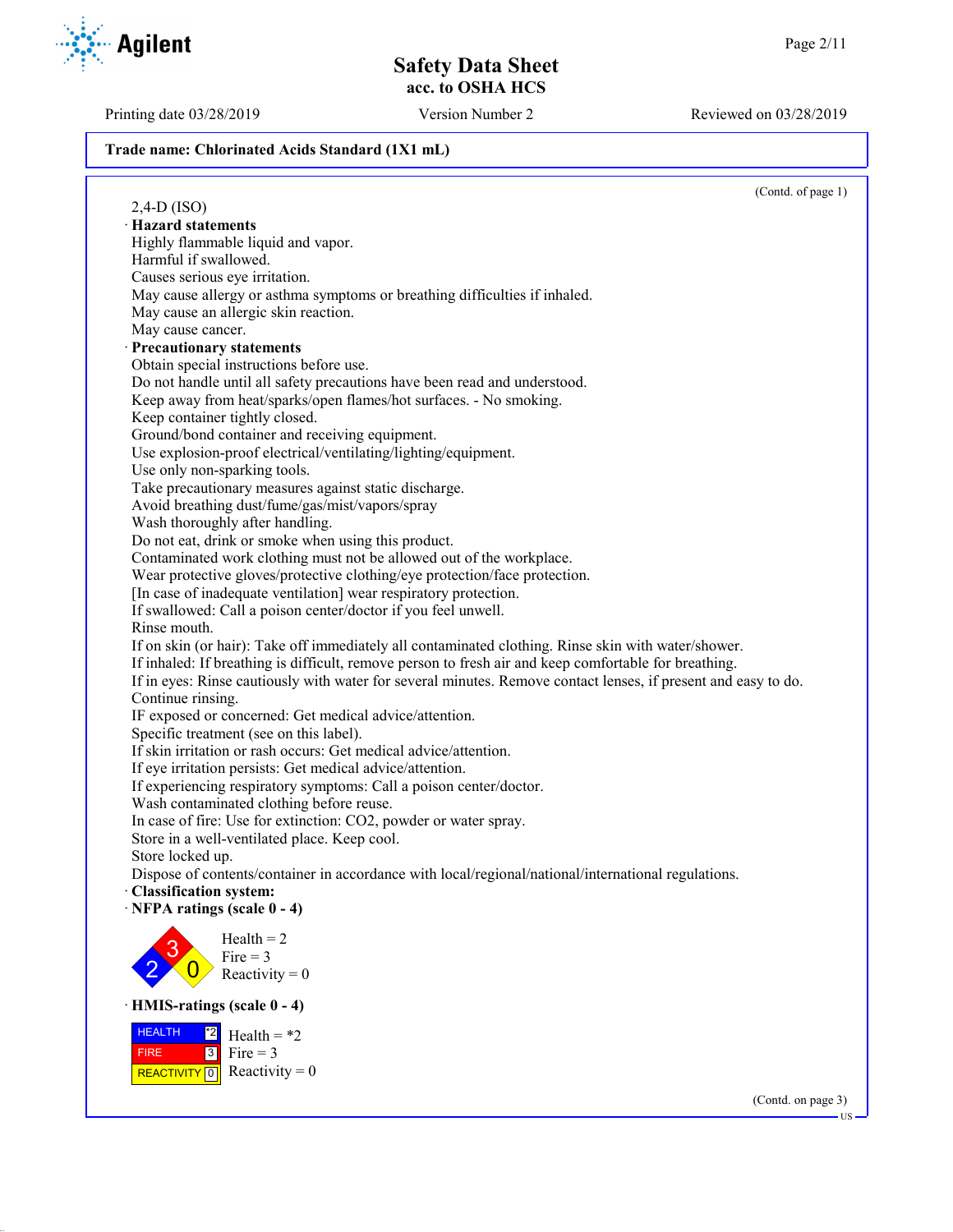Printing date 03/28/2019 Version Number 2 Reviewed on 03/28/2019

**Trade name: Chlorinated Acids Standard (1X1 mL)**

(Contd. of page 2)

- · **Other hazards**
- · **Results of PBT and vPvB assessment**
- · **PBT:** Not applicable.
- · **vPvB:** Not applicable.

## **3 Composition/information on ingredients**

· **Chemical characterization: Mixtures**

· **Description:** Mixture of the substances listed below with nonhazardous additions.

|  | · Dangerous components: |
|--|-------------------------|
|  |                         |

| 75-05-8 acetonitrile         | $198.9824\%$ |
|------------------------------|--------------|
| $25057-89-0$ bentazone (ISO) | $0.127\%$    |
| 133-90-4 chloramben          | $0.127\%$    |
| $94-75-7$ 2,4-D (ISO)        | $0.127\%$    |

## **4 First-aid measures**

### · **Description of first aid measures**

· **General information:**

Immediately remove any clothing soiled by the product.

Symptoms of poisoning may even occur after several hours; therefore medical observation for at least 48 hours after the accident.

· **After inhalation:**

Supply fresh air and to be sure call for a doctor.

- In case of unconsciousness place patient stably in side position for transportation.
- · **After skin contact:** Immediately wash with water and soap and rinse thoroughly.
- · **After eye contact:**
- Rinse opened eye for several minutes under running water. If symptoms persist, consult a doctor.
- · **After swallowing:** Immediately call a doctor.
- · **Information for doctor:**
- · **Most important symptoms and effects, both acute and delayed** No further relevant information available.
- · **Indication of any immediate medical attention and special treatment needed**
- No further relevant information available.

## **5 Fire-fighting measures**

- · **Extinguishing media**
- · **Suitable extinguishing agents:**

CO2, extinguishing powder or water spray. Fight larger fires with water spray or alcohol resistant foam.

- · **For safety reasons unsuitable extinguishing agents:** Water with full jet
- · **Special hazards arising from the substance or mixture** No further relevant information available.
- · **Advice for firefighters**
- · **Protective equipment:** No special measures required.

(Contd. on page 4)

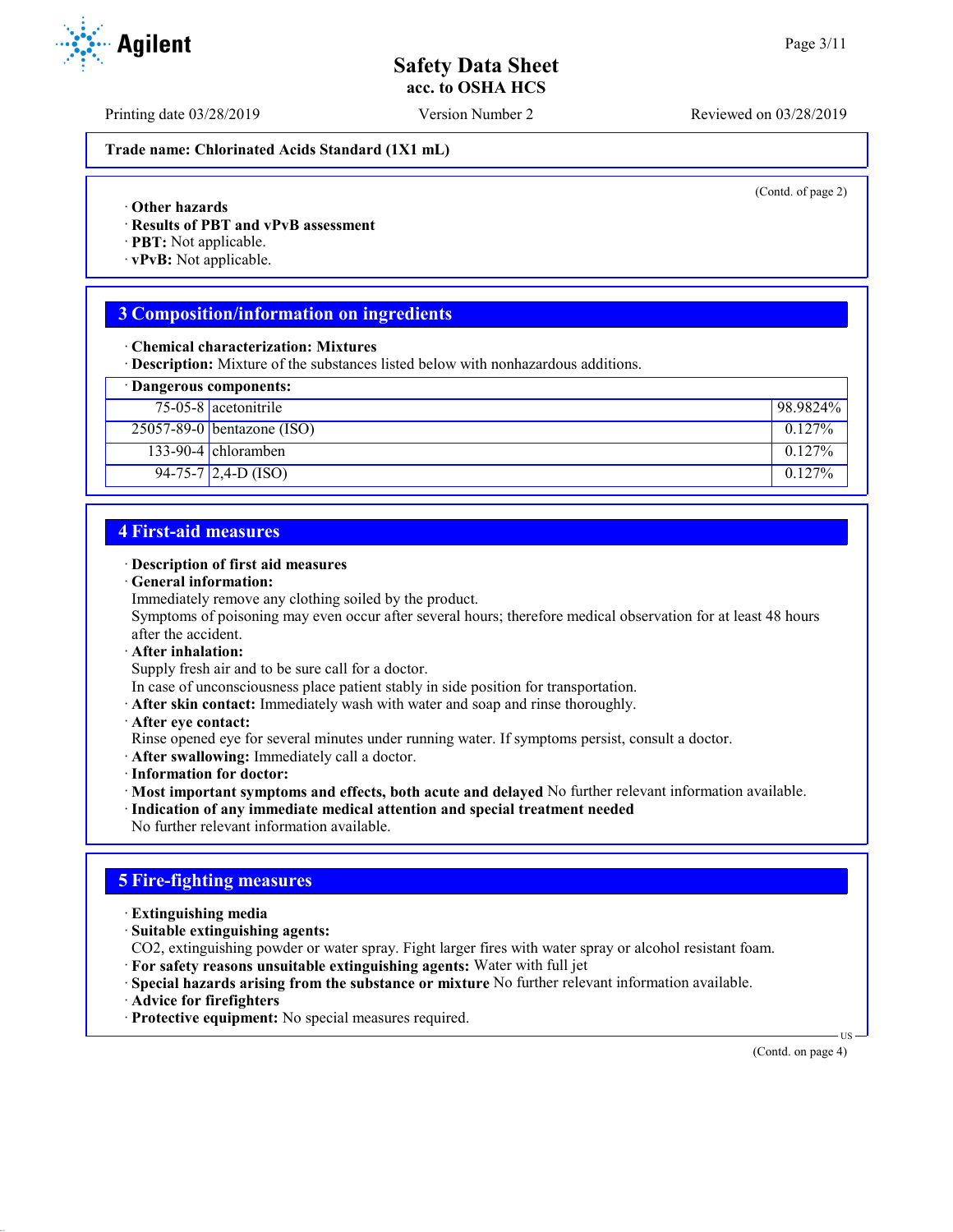**Trade name: Chlorinated Acids Standard (1X1 mL)**

(Contd. of page 3)

|                      | · Personal precautions, protective equipment and emergency procedures                            |                                   |
|----------------------|--------------------------------------------------------------------------------------------------|-----------------------------------|
|                      | Wear protective equipment. Keep unprotected persons away.                                        |                                   |
|                      | · Environmental precautions: Do not allow to enter sewers/ surface or ground water.              |                                   |
|                      | · Methods and material for containment and cleaning up:                                          |                                   |
|                      | Absorb with liquid-binding material (sand, diatomite, acid binders, universal binders, sawdust). |                                   |
|                      | Dispose contaminated material as waste according to item 13.                                     |                                   |
|                      | Ensure adequate ventilation.                                                                     |                                   |
|                      | · Reference to other sections                                                                    |                                   |
|                      | See Section 7 for information on safe handling.                                                  |                                   |
|                      | See Section 8 for information on personal protection equipment.                                  |                                   |
|                      | See Section 13 for disposal information.<br>· Protective Action Criteria for Chemicals           |                                   |
| $\overline{PAC-1}$ : |                                                                                                  |                                   |
|                      | 75-05-8 acetonitrile                                                                             | $13$ ppm                          |
|                      | 133-90-4 chloramben                                                                              | $11$ mg/m <sup>3</sup>            |
|                      | $94-75-7$ 2,4-D (ISO)                                                                            | $30 \text{ mg/m}^3$               |
|                      | 93-72-1 silvex $(2, 4, 5-TP)$                                                                    | $0.82$ mg/m <sup>3</sup>          |
| $\overline{PAC-2}$ : |                                                                                                  |                                   |
|                      | 75-05-8 acetonitrile                                                                             | $50$ ppm                          |
|                      | 133-90-4 chloramben                                                                              | $\frac{120 \text{ mg/m}^3}{2}$    |
|                      | $94-75-7$ 2,4-D (ISO)                                                                            | $94 \text{ mg/m}^3$               |
|                      | 93-72-1 silvex $(2, 4, 5-TP)$                                                                    | $9 \text{ mg/m}^3$                |
| $\overline{PAC-3}$ : |                                                                                                  |                                   |
|                      | 75-05-8 acetonitrile                                                                             | 150 ppm                           |
|                      | 133-90-4 chloramben                                                                              | $690$ mg/m <sup>3</sup>           |
|                      | $94-75-7$ 2,4-D (ISO)                                                                            | $500$ mg/m <sup>3</sup>           |
|                      | 93-72-1 silvex $(2,4,5-TP)$                                                                      | $\frac{130 \text{ mg}}{\text{m}}$ |

## **7 Handling and storage**

· **Handling:**

- · **Precautions for safe handling**
- Ensure good ventilation/exhaustion at the workplace. Open and handle receptacle with care.

Prevent formation of aerosols.

· **Information about protection against explosions and fires:**

Keep ignition sources away - Do not smoke.

Protect against electrostatic charges.

Keep respiratory protective device available.

· **Conditions for safe storage, including any incompatibilities**

· **Storage:**

· **Requirements to be met by storerooms and receptacles:** Store in a cool location.

· **Information about storage in one common storage facility:** Not required.

(Contd. on page 5)

US

Printing date 03/28/2019 Version Number 2 Reviewed on 03/28/2019

**Agilent**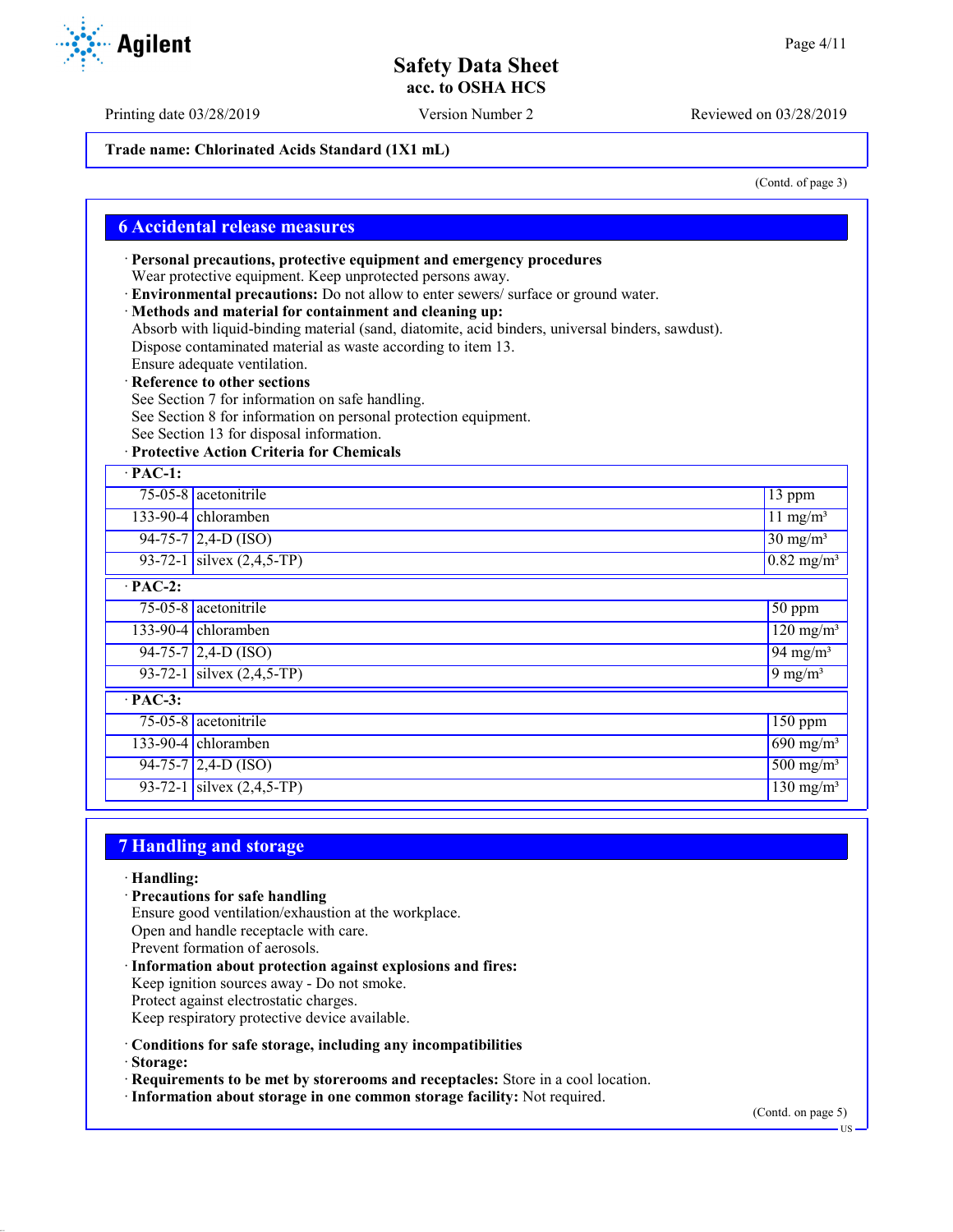Printing date 03/28/2019 Version Number 2 Reviewed on 03/28/2019

**Trade name: Chlorinated Acids Standard (1X1 mL)**

(Contd. of page 4)

### · **Further information about storage conditions:**

Keep receptacle tightly sealed.

Store in cool, dry conditions in well sealed receptacles.

· **Specific end use(s)** No further relevant information available.

### \* **8 Exposure controls/personal protection**

· **Additional information about design of technical systems:** No further data; see item 7.

#### · **Control parameters**

· **Components with limit values that require monitoring at the workplace:**

### **75-05-8 acetonitrile**

PEL Long-term value: 70 mg/m<sup>3</sup>, 40 ppm

REL Long-term value: 34 mg/m<sup>3</sup>, 20 ppm

TLV Long-term value:  $34 \text{ mg/m}^3$ ,  $20 \text{ ppm}$ 

# **94-75-7 2,4-D (ISO)**

Skin

PEL Long-term value: 10 mg/m<sup>3</sup>

- REL Long-term value: 10 mg/m<sup>3</sup>
- TLV Long-term value:  $10^*$  mg/m<sup>3</sup>
	- \*as inhalable fraction

· **Additional information:** The lists that were valid during the creation were used as basis.

#### · **Exposure controls**

### · **Personal protective equipment:**

· **General protective and hygienic measures:**

Keep away from foodstuffs, beverages and feed.

Immediately remove all soiled and contaminated clothing.

Wash hands before breaks and at the end of work.

Store protective clothing separately.

Avoid contact with the eyes.

Avoid contact with the eyes and skin.

### · **Breathing equipment:**

When used as intended with Agilent instruments, the use of the product under normal laboratory conditions and with standard practices does not result in significant airborne exposures and therefore respiratory protection is not needed.

Under an emergency condition where a respirator is deemed necessary, use a NIOSH or equivalent approved device/equipment with appropriate organic or acid gas cartridge.

#### · **Protection of hands:**

Although not recommended for constant contact with the chemicals or for clean-up, nitrile gloves 11-13 mil thickness are recommended for normal use. The breakthrough time is 1 hr. For cleaning a spill where there is direct contact of the chemical, butyl rubber gloves are recommended 12-15 mil thickness with breakthrough times exceeding 4 hrs. Supplier recommendations should be followed.

### · **Material of gloves**

For normal use: nitrile rubber, 11-13 mil thickness

For direct contact with the chemical: butyl rubber, 12-15 mil thickness

- · **Penetration time of glove material**
- For normal use: nitrile rubber: 1 hour

For direct contact with the chemical: butyl rubber: >4 hours

(Contd. on page 6)

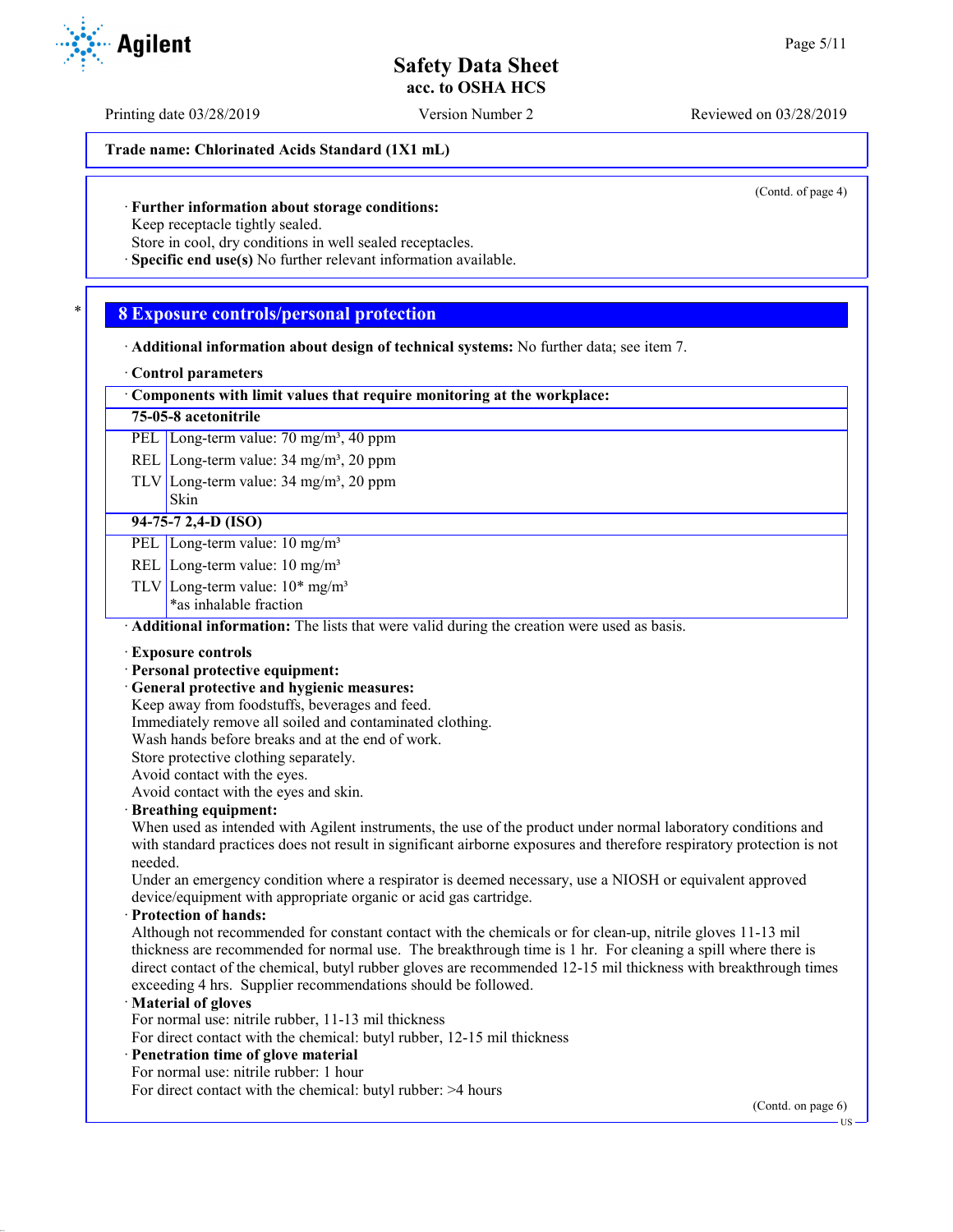Printing date 03/28/2019 Version Number 2 Reviewed on 03/28/2019

**Trade name: Chlorinated Acids Standard (1X1 mL)**

(Contd. of page 5)

US

· **Eye protection:**



| · Information on basic physical and chemical properties<br><b>General Information</b><br>· Appearance:<br>Fluid<br>Form:<br>Color:<br>Colorless<br>Aromatic<br>· Odor:<br>Not determined.<br>Odor threshold:<br>Not determined.<br>· pH-value:<br>Change in condition<br><b>Melting point/Melting range:</b><br>-46 °C (-50.8 °F)<br>81 °C (177.8 °F)<br><b>Boiling point/Boiling range:</b><br>2 °C (35.6 °F)<br>· Flash point:<br>· Flammability (solid, gaseous):<br>Not applicable.<br>525 °C (977 °F)<br>· Ignition temperature:<br>· Decomposition temperature:<br>Not determined.<br>Product is not selfigniting.<br>· Auto igniting:<br>Danger of explosion:<br>mixtures are possible.<br><b>Explosion limits:</b><br>Lower:<br>4.4 Vol $\%$<br>16 Vol %<br>Upper:<br>$\cdot$ Vapor pressure at 20 °C (68 °F):<br>$0$ hPa $(0$ mm Hg)<br>$0.786$ g/cm <sup>3</sup> (6.55917 lbs/gal)<br>$\cdot$ Density at 20 °C (68 °F):<br>Not determined.<br>· Relative density<br>Not determined.<br>· Vapor density<br>· Evaporation rate<br>Not determined.<br>· Solubility in / Miscibility with<br>Not miscible or difficult to mix.<br>Water:<br>· Partition coefficient (n-octanol/water): Not determined. | <b>9 Physical and chemical properties</b> |                                                                     |              |  |  |
|--------------------------------------------------------------------------------------------------------------------------------------------------------------------------------------------------------------------------------------------------------------------------------------------------------------------------------------------------------------------------------------------------------------------------------------------------------------------------------------------------------------------------------------------------------------------------------------------------------------------------------------------------------------------------------------------------------------------------------------------------------------------------------------------------------------------------------------------------------------------------------------------------------------------------------------------------------------------------------------------------------------------------------------------------------------------------------------------------------------------------------------------------------------------------------------------------------------|-------------------------------------------|---------------------------------------------------------------------|--------------|--|--|
|                                                                                                                                                                                                                                                                                                                                                                                                                                                                                                                                                                                                                                                                                                                                                                                                                                                                                                                                                                                                                                                                                                                                                                                                              |                                           |                                                                     |              |  |  |
|                                                                                                                                                                                                                                                                                                                                                                                                                                                                                                                                                                                                                                                                                                                                                                                                                                                                                                                                                                                                                                                                                                                                                                                                              |                                           |                                                                     |              |  |  |
|                                                                                                                                                                                                                                                                                                                                                                                                                                                                                                                                                                                                                                                                                                                                                                                                                                                                                                                                                                                                                                                                                                                                                                                                              |                                           |                                                                     |              |  |  |
|                                                                                                                                                                                                                                                                                                                                                                                                                                                                                                                                                                                                                                                                                                                                                                                                                                                                                                                                                                                                                                                                                                                                                                                                              |                                           |                                                                     |              |  |  |
|                                                                                                                                                                                                                                                                                                                                                                                                                                                                                                                                                                                                                                                                                                                                                                                                                                                                                                                                                                                                                                                                                                                                                                                                              |                                           |                                                                     |              |  |  |
|                                                                                                                                                                                                                                                                                                                                                                                                                                                                                                                                                                                                                                                                                                                                                                                                                                                                                                                                                                                                                                                                                                                                                                                                              |                                           |                                                                     |              |  |  |
|                                                                                                                                                                                                                                                                                                                                                                                                                                                                                                                                                                                                                                                                                                                                                                                                                                                                                                                                                                                                                                                                                                                                                                                                              |                                           |                                                                     |              |  |  |
|                                                                                                                                                                                                                                                                                                                                                                                                                                                                                                                                                                                                                                                                                                                                                                                                                                                                                                                                                                                                                                                                                                                                                                                                              |                                           |                                                                     |              |  |  |
|                                                                                                                                                                                                                                                                                                                                                                                                                                                                                                                                                                                                                                                                                                                                                                                                                                                                                                                                                                                                                                                                                                                                                                                                              |                                           |                                                                     |              |  |  |
|                                                                                                                                                                                                                                                                                                                                                                                                                                                                                                                                                                                                                                                                                                                                                                                                                                                                                                                                                                                                                                                                                                                                                                                                              |                                           |                                                                     |              |  |  |
|                                                                                                                                                                                                                                                                                                                                                                                                                                                                                                                                                                                                                                                                                                                                                                                                                                                                                                                                                                                                                                                                                                                                                                                                              |                                           |                                                                     |              |  |  |
|                                                                                                                                                                                                                                                                                                                                                                                                                                                                                                                                                                                                                                                                                                                                                                                                                                                                                                                                                                                                                                                                                                                                                                                                              |                                           |                                                                     |              |  |  |
|                                                                                                                                                                                                                                                                                                                                                                                                                                                                                                                                                                                                                                                                                                                                                                                                                                                                                                                                                                                                                                                                                                                                                                                                              |                                           |                                                                     |              |  |  |
|                                                                                                                                                                                                                                                                                                                                                                                                                                                                                                                                                                                                                                                                                                                                                                                                                                                                                                                                                                                                                                                                                                                                                                                                              |                                           |                                                                     |              |  |  |
|                                                                                                                                                                                                                                                                                                                                                                                                                                                                                                                                                                                                                                                                                                                                                                                                                                                                                                                                                                                                                                                                                                                                                                                                              |                                           | Product is not explosive. However, formation of explosive air/vapor |              |  |  |
|                                                                                                                                                                                                                                                                                                                                                                                                                                                                                                                                                                                                                                                                                                                                                                                                                                                                                                                                                                                                                                                                                                                                                                                                              |                                           |                                                                     |              |  |  |
|                                                                                                                                                                                                                                                                                                                                                                                                                                                                                                                                                                                                                                                                                                                                                                                                                                                                                                                                                                                                                                                                                                                                                                                                              |                                           |                                                                     |              |  |  |
|                                                                                                                                                                                                                                                                                                                                                                                                                                                                                                                                                                                                                                                                                                                                                                                                                                                                                                                                                                                                                                                                                                                                                                                                              |                                           |                                                                     |              |  |  |
|                                                                                                                                                                                                                                                                                                                                                                                                                                                                                                                                                                                                                                                                                                                                                                                                                                                                                                                                                                                                                                                                                                                                                                                                              |                                           |                                                                     |              |  |  |
|                                                                                                                                                                                                                                                                                                                                                                                                                                                                                                                                                                                                                                                                                                                                                                                                                                                                                                                                                                                                                                                                                                                                                                                                              |                                           |                                                                     |              |  |  |
|                                                                                                                                                                                                                                                                                                                                                                                                                                                                                                                                                                                                                                                                                                                                                                                                                                                                                                                                                                                                                                                                                                                                                                                                              |                                           |                                                                     |              |  |  |
|                                                                                                                                                                                                                                                                                                                                                                                                                                                                                                                                                                                                                                                                                                                                                                                                                                                                                                                                                                                                                                                                                                                                                                                                              |                                           |                                                                     |              |  |  |
|                                                                                                                                                                                                                                                                                                                                                                                                                                                                                                                                                                                                                                                                                                                                                                                                                                                                                                                                                                                                                                                                                                                                                                                                              |                                           |                                                                     |              |  |  |
|                                                                                                                                                                                                                                                                                                                                                                                                                                                                                                                                                                                                                                                                                                                                                                                                                                                                                                                                                                                                                                                                                                                                                                                                              |                                           |                                                                     |              |  |  |
|                                                                                                                                                                                                                                                                                                                                                                                                                                                                                                                                                                                                                                                                                                                                                                                                                                                                                                                                                                                                                                                                                                                                                                                                              |                                           |                                                                     |              |  |  |
|                                                                                                                                                                                                                                                                                                                                                                                                                                                                                                                                                                                                                                                                                                                                                                                                                                                                                                                                                                                                                                                                                                                                                                                                              |                                           |                                                                     |              |  |  |
|                                                                                                                                                                                                                                                                                                                                                                                                                                                                                                                                                                                                                                                                                                                                                                                                                                                                                                                                                                                                                                                                                                                                                                                                              |                                           |                                                                     | · Viscosity: |  |  |
| Dynamic:<br>Not determined.                                                                                                                                                                                                                                                                                                                                                                                                                                                                                                                                                                                                                                                                                                                                                                                                                                                                                                                                                                                                                                                                                                                                                                                  |                                           |                                                                     |              |  |  |
| Not determined.<br>Kinematic:                                                                                                                                                                                                                                                                                                                                                                                                                                                                                                                                                                                                                                                                                                                                                                                                                                                                                                                                                                                                                                                                                                                                                                                |                                           |                                                                     |              |  |  |

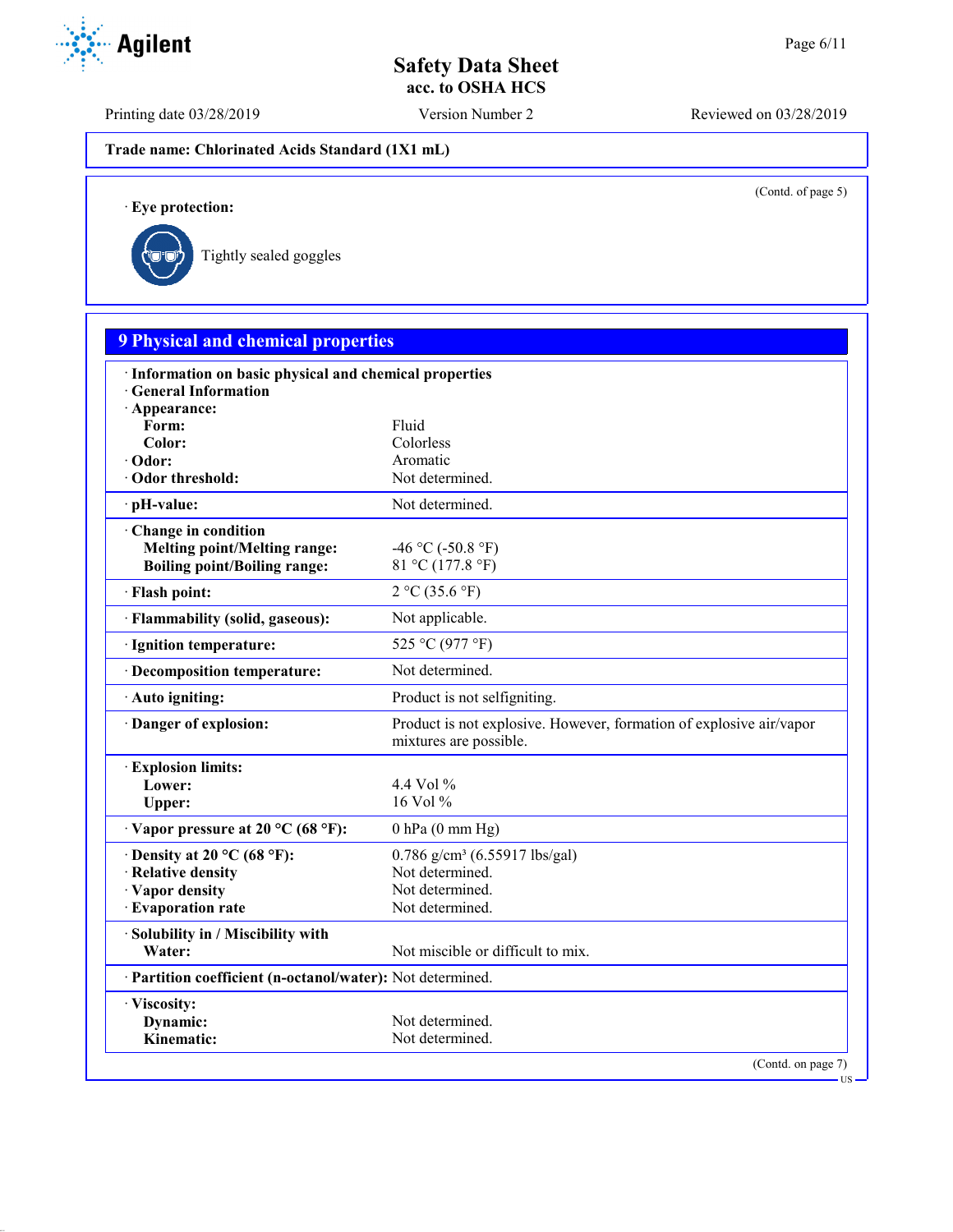Printing date 03/28/2019 Version Number 2 Reviewed on 03/28/2019

### **Trade name: Chlorinated Acids Standard (1X1 mL)**

|                           | (Contd. of page $6$ )                      |
|---------------------------|--------------------------------------------|
| Solvent content:          | $0.00\%$                                   |
| <b>VOC</b> content:       | $0.0 \frac{g}{1} / 0.00 \frac{g}{g}$ al    |
| Solids content:           | $0.9\%$                                    |
| $\cdot$ Other information | No further relevant information available. |

## **10 Stability and reactivity**

· **Reactivity** No further relevant information available.

· **Chemical stability**

· **Thermal decomposition / conditions to be avoided:** No decomposition if used according to specifications.

- · **Possibility of hazardous reactions** No dangerous reactions known.
- · **Conditions to avoid** No further relevant information available.
- · **Incompatible materials:** No further relevant information available.
- · **Hazardous decomposition products:** No dangerous decomposition products known.

# \* **11 Toxicological information**

· **Information on toxicological effects**

· **Acute toxicity:**

|                      | reute toxicity<br>· LD/LC50 values that are relevant for classification: |                                                                        |  |  |  |
|----------------------|--------------------------------------------------------------------------|------------------------------------------------------------------------|--|--|--|
|                      | <b>ATE (Acute Toxicity Estimate)</b>                                     |                                                                        |  |  |  |
| Oral                 | LD50                                                                     | $1,334$ mg/kg (rat)                                                    |  |  |  |
| Dermal               | LD50                                                                     | $>2,021$ mg/kg (rabbit)                                                |  |  |  |
|                      |                                                                          | Inhalative LC50/4 h $3,624$ mg/L (mouse)                               |  |  |  |
| 75-05-8 acetonitrile |                                                                          |                                                                        |  |  |  |
| Oral                 | LD50                                                                     | $1,320$ mg/kg (rat)                                                    |  |  |  |
| Dermal               | LD <sub>50</sub>                                                         | $>2,000$ mg/kg (rabbit)                                                |  |  |  |
|                      |                                                                          | Inhalative LC50/4 h $3,587$ mg/L (mouse)                               |  |  |  |
|                      |                                                                          | 50594-66-6 5-[2-chloro-4-(trifluoromethyl)phenoxy]-2-nitrobenzoic acid |  |  |  |
| Oral                 | LD50                                                                     | $1,370$ mg/kg (rat)                                                    |  |  |  |
| Dermal               | LD50                                                                     | 3,680 mg/kg (rabbit)                                                   |  |  |  |
|                      |                                                                          | Inhalative LC50/4 h $>6,900$ mg/L (rat)                                |  |  |  |
|                      | 25057-89-0 bentazone (ISO)                                               |                                                                        |  |  |  |
| Oral                 | LD50                                                                     | $1,100$ mg/kg (rat)                                                    |  |  |  |
| Dermal               | LD50                                                                     | $2,500$ mg/kg (rat)                                                    |  |  |  |
|                      |                                                                          | Inhalative LC50/4 h $5,100$ mg/L (rat)                                 |  |  |  |
|                      | 133-90-4 chloramben                                                      |                                                                        |  |  |  |
| Oral                 | LD <sub>50</sub>                                                         | $3,500$ mg/kg (rat)                                                    |  |  |  |
| Dermal               | LD50                                                                     | $3,136$ mg/kg (rabbit)                                                 |  |  |  |
| 94-75-7 2,4-D (ISO)  |                                                                          |                                                                        |  |  |  |
| Oral                 | LD50                                                                     | $375 \text{ mg/kg}$ (rat)                                              |  |  |  |
|                      |                                                                          | (Contd. on page 8)<br>$US -$                                           |  |  |  |

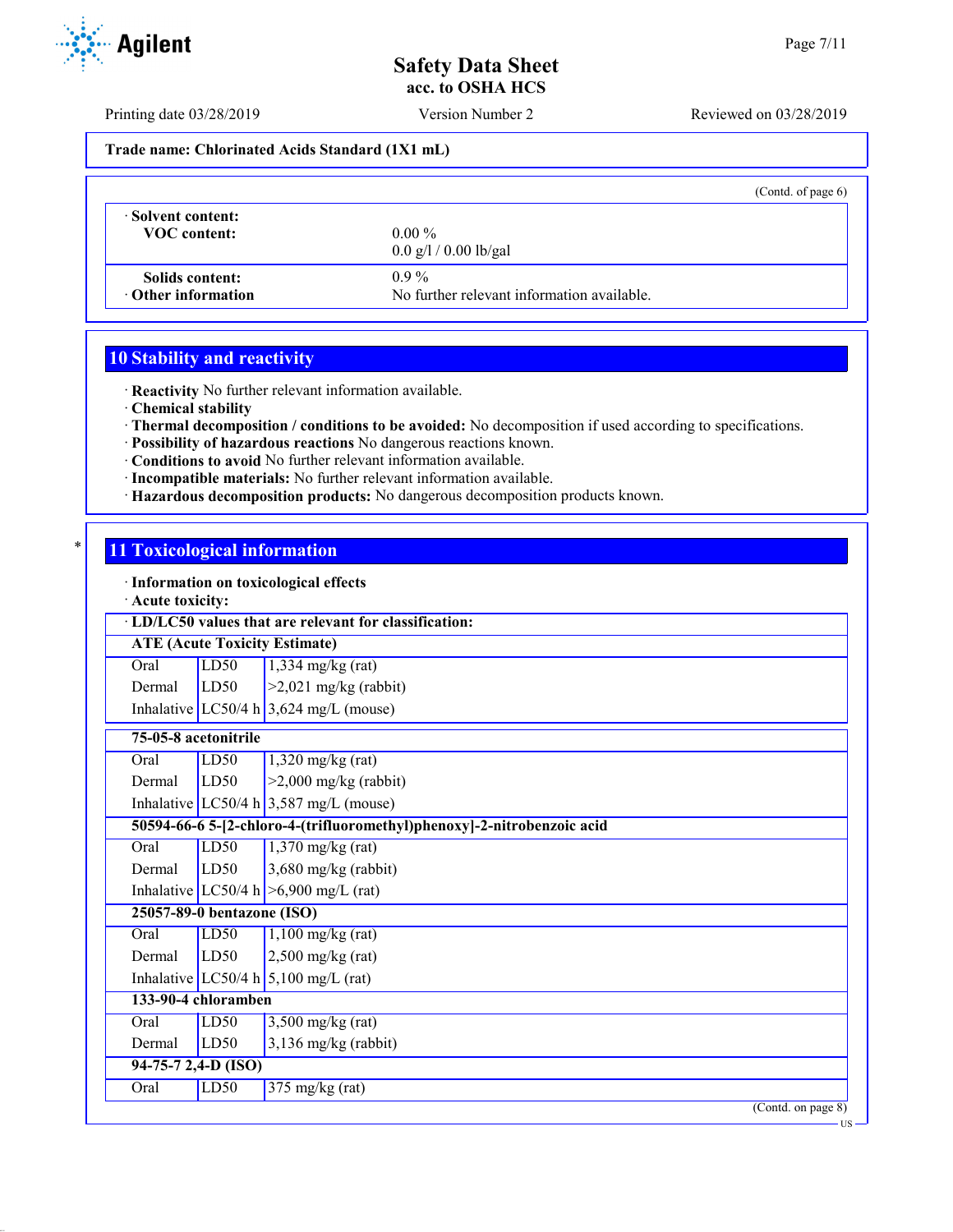Printing date 03/28/2019 Version Number 2 Reviewed on 03/28/2019

| Trade name: Chlorinated Acids Standard (1X1 mL) |  |
|-------------------------------------------------|--|

|                                                                                                                                                                                  |                                                       |                                                                                                                                                                                                                                                         | (Contd. of page 7) |  |
|----------------------------------------------------------------------------------------------------------------------------------------------------------------------------------|-------------------------------------------------------|---------------------------------------------------------------------------------------------------------------------------------------------------------------------------------------------------------------------------------------------------------|--------------------|--|
| Dermal                                                                                                                                                                           | LD <sub>50</sub>                                      | $1,500$ mg/kg (rat)                                                                                                                                                                                                                                     |                    |  |
|                                                                                                                                                                                  |                                                       | 1,400 mg/kg (rabbit)                                                                                                                                                                                                                                    |                    |  |
| 93-72-1 silvex (2,4,5-TP)                                                                                                                                                        |                                                       |                                                                                                                                                                                                                                                         |                    |  |
| Oral                                                                                                                                                                             | LD50                                                  | $650$ mg/kg (rat)                                                                                                                                                                                                                                       |                    |  |
| · Primary irritant effect:<br>$\cdot$ on the skin: No irritant effect.<br>on the eye: Irritating effect.<br>· Sensitization:<br>Harmful<br>Irritant<br>· Carcinogenic categories |                                                       | Sensitization possible through inhalation.<br>Sensitization possible through skin contact.<br>· Additional toxicological information:<br>The product shows the following dangers according to internally approved calculation methods for preparations: |                    |  |
|                                                                                                                                                                                  |                                                       | · IARC (International Agency for Research on Cancer)                                                                                                                                                                                                    |                    |  |
|                                                                                                                                                                                  | $94-75-7$ 2,4-D (ISO)                                 |                                                                                                                                                                                                                                                         | 2B                 |  |
|                                                                                                                                                                                  |                                                       | 1918-02-1 4-amino-3,5,6-trichloropyridine-2-carboxylicacid                                                                                                                                                                                              | 3                  |  |
|                                                                                                                                                                                  | · NTP (National Toxicology Program)                   |                                                                                                                                                                                                                                                         |                    |  |
|                                                                                                                                                                                  | None of the ingredients is listed.                    |                                                                                                                                                                                                                                                         |                    |  |
|                                                                                                                                                                                  | OSHA-Ca (Occupational Safety & Health Administration) |                                                                                                                                                                                                                                                         |                    |  |
|                                                                                                                                                                                  | None of the ingredients is listed.                    |                                                                                                                                                                                                                                                         |                    |  |
|                                                                                                                                                                                  |                                                       |                                                                                                                                                                                                                                                         |                    |  |
| <b>12 Ecological information</b>                                                                                                                                                 |                                                       |                                                                                                                                                                                                                                                         |                    |  |

· **Toxicity**

· **Aquatic toxicity:**

**133-90-4 chloramben**

LC50 (96h) - for fish  $>10$  mg/L/96h (Oncorhynchus mykiss (rainbow trout))

- · **Persistence and degradability** No further relevant information available.
- · **Behavior in environmental systems:**
- · **Bioaccumulative potential** No further relevant information available.
- · **Mobility in soil** No further relevant information available.
- · **Additional ecological information:**

### · **General notes:**

Water hazard class 2 (Self-assessment): hazardous for water

Do not allow product to reach ground water, water course or sewage system.

Danger to drinking water if even small quantities leak into the ground.

- · **Results of PBT and vPvB assessment**
- · **PBT:** Not applicable.
- · **vPvB:** Not applicable.
- · **Other adverse effects** No further relevant information available.

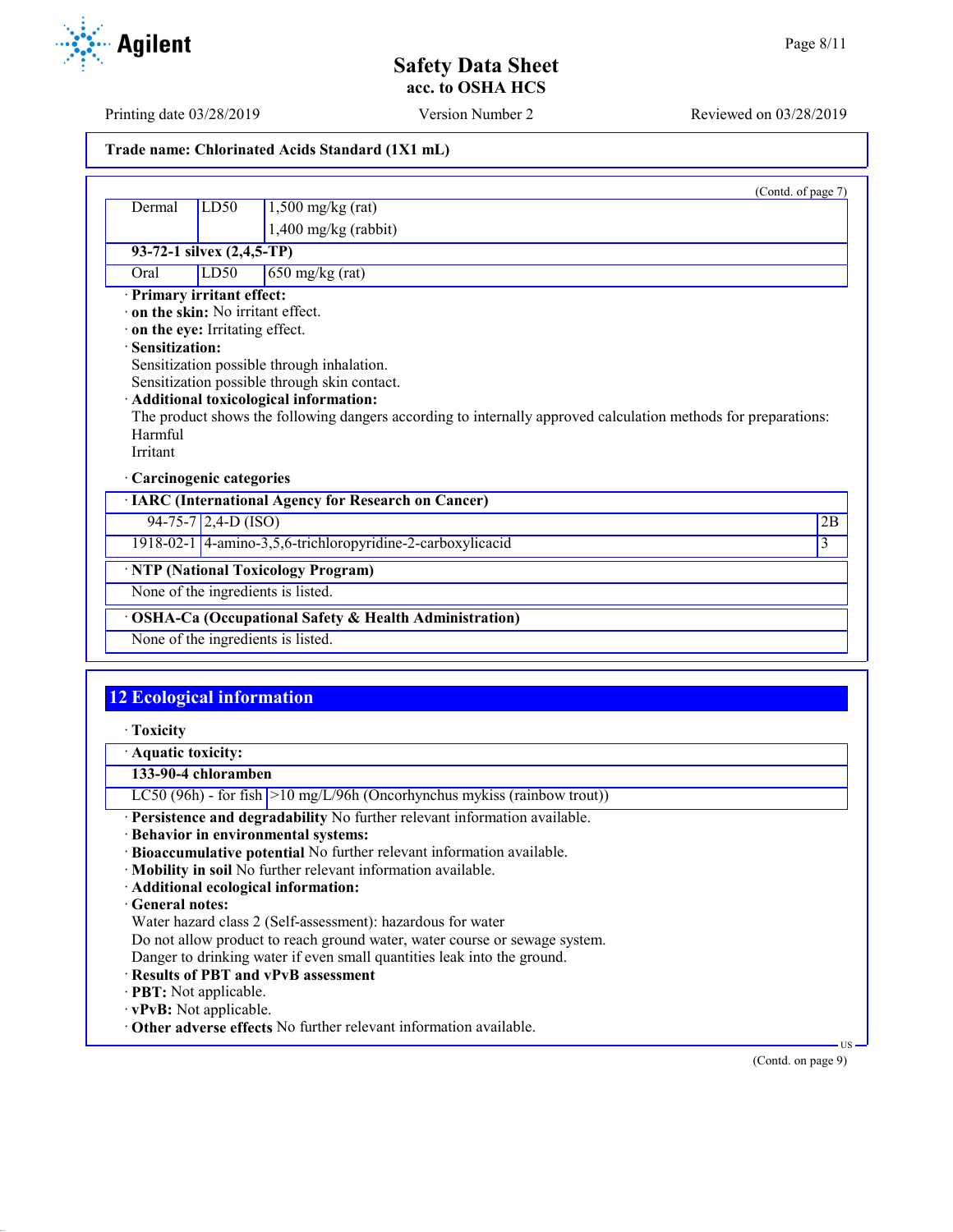Printing date 03/28/2019 Version Number 2 Reviewed on 03/28/2019

**Trade name: Chlorinated Acids Standard (1X1 mL)**

(Contd. of page 8)

# **13 Disposal considerations**

· **Waste treatment methods**

· **Recommendation:**

Must not be disposed of together with household garbage. Do not allow product to reach sewage system.

· **Uncleaned packagings:**

· **Recommendation:** Disposal must be made according to official regulations.

## **14 Transport information**

| · Not Regulated, De minimus Quantities                                                         |                                                                                                                       |
|------------------------------------------------------------------------------------------------|-----------------------------------------------------------------------------------------------------------------------|
| · UN-Number<br>· DOT, IMDG, IATA                                                               | <b>UN1993</b>                                                                                                         |
| · UN proper shipping name<br>$\cdot$ DOT<br>· IMDG, IATA                                       | Flammable liquids, n.o.s. (Acetonitrile)<br>FLAMMABLE LIQUID, N.O.S. (ACETONITRILE)                                   |
| · Transport hazard class(es)                                                                   |                                                                                                                       |
| · DOT, IMDG, IATA                                                                              |                                                                                                                       |
|                                                                                                |                                                                                                                       |
| · Class<br>· Label                                                                             | 3 Flammable liquids<br>3                                                                                              |
| · Packing group<br>· DOT, IMDG, IATA                                                           | $\mathbf{H}$                                                                                                          |
| <b>Environmental hazards:</b>                                                                  | Not applicable.                                                                                                       |
| Special precautions for user<br>· Danger code (Kemler):<br>· EMS Number:<br>· Stowage Category | Warning: Flammable liquids<br>33<br>$F-E, S-E$<br>B                                                                   |
| Transport in bulk according to Annex II of<br><b>MARPOL73/78 and the IBC Code</b>              | Not applicable.                                                                                                       |
| · Transport/Additional information:                                                            |                                                                                                                       |
| $\cdot$ DOT<br>· Quantity limitations                                                          | On passenger aircraft/rail: 5 L<br>On cargo aircraft only: 60 L                                                       |
| $\cdot$ IMDG<br>· Limited quantities (LQ)<br><b>Excepted quantities (EQ)</b>                   | 1L<br>Code: E2<br>Maximum net quantity per inner packaging: 30 ml<br>Maximum net quantity per outer packaging: 500 ml |
|                                                                                                | (Contd. on page 10)                                                                                                   |

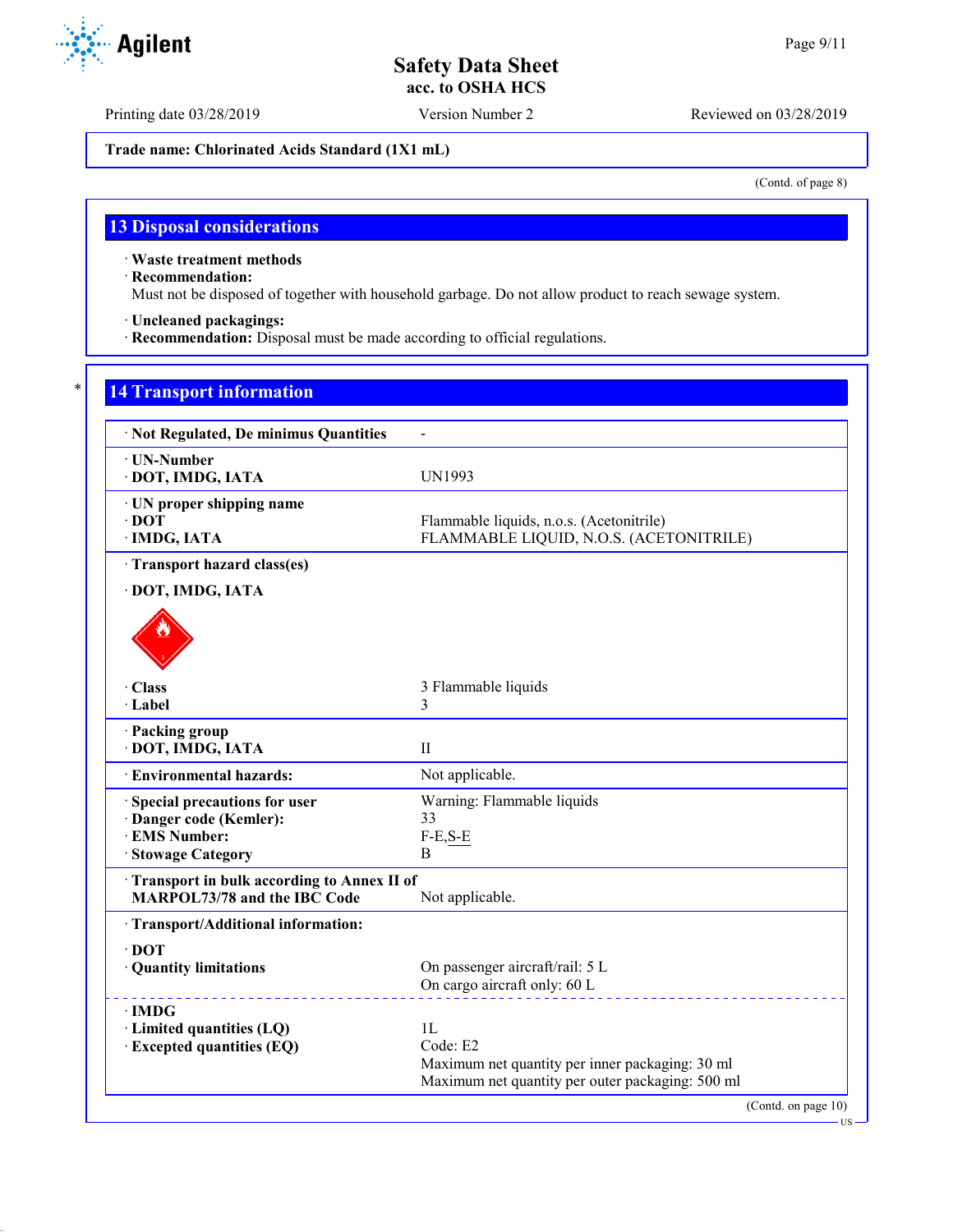(Contd. of page 9)

# **Safety Data Sheet acc. to OSHA HCS**

Printing date 03/28/2019 Version Number 2 Reviewed on 03/28/2019

**Trade name: Chlorinated Acids Standard (1X1 mL)**

· **UN "Model Regulation":** UN 1993 FLAMMABLE LIQUID, N.O.S. (ACETONITRILE), 3, II

# **15 Regulatory information**

· **Safety, health and environmental regulations/legislation specific for the substance or mixture** · **Sara**

| · Section 355 (extremely hazardous substances):                        |                                         |
|------------------------------------------------------------------------|-----------------------------------------|
| None of the ingredients is listed.                                     |                                         |
| · Section 313 (Specific toxic chemical listings):                      |                                         |
| 75-05-8 acetonitrile                                                   |                                         |
| 133-90-4 chloramben                                                    |                                         |
| $120-36-5$ dichlorprop (ISO)                                           |                                         |
| $94-75-7$ 2,4-D (ISO)                                                  |                                         |
| 1918-00-9 dicamba(ISO)                                                 |                                         |
| 1918-02-1 4-amino-3,5,6-trichloropyridine-2-carboxylicacid             |                                         |
| <b>TSCA (Toxic Substances Control Act):</b>                            |                                         |
| 75-05-8 acetonitrile                                                   |                                         |
| 50594-66-6 5-[2-chloro-4-(trifluoromethyl)phenoxy]-2-nitrobenzoic acid |                                         |
| 25057-89-0 bentazone (ISO)                                             |                                         |
| 133-90-4 chloramben                                                    |                                         |
| 120-36-5 dichlorprop $(ISO)$                                           |                                         |
| 94-75-7 2,4-D (ISO)                                                    |                                         |
| 1918-02-1 4-amino-3,5,6-trichloropyridine-2-carboxylicacid             |                                         |
| <b>TSCA new (21st Century Act): (Substances not listed)</b>            |                                         |
| 25057-89-0 bentazone (ISO)                                             |                                         |
| 133-90-4 chloramben                                                    |                                         |
| · Proposition 65                                                       |                                         |
| Chemicals known to cause cancer:                                       |                                         |
| None of the ingredients is listed.                                     |                                         |
| Chemicals known to cause reproductive toxicity for females:            |                                         |
| None of the ingredients is listed.                                     |                                         |
| Chemicals known to cause reproductive toxicity for males:              |                                         |
| None of the ingredients is listed.                                     |                                         |
| Chemicals known to cause developmental toxicity:                       |                                         |
| None of the ingredients is listed.                                     |                                         |
| · Carcinogenic categories                                              |                                         |
| <b>EPA (Environmental Protection Agency)</b>                           |                                         |
| 75-05-8 acetonitrile                                                   | CBD, D                                  |
| 25057-89-0 bentazone (ISO)                                             | E, NL                                   |
|                                                                        | $\overline{(\text{Contd. on page 11})}$ |